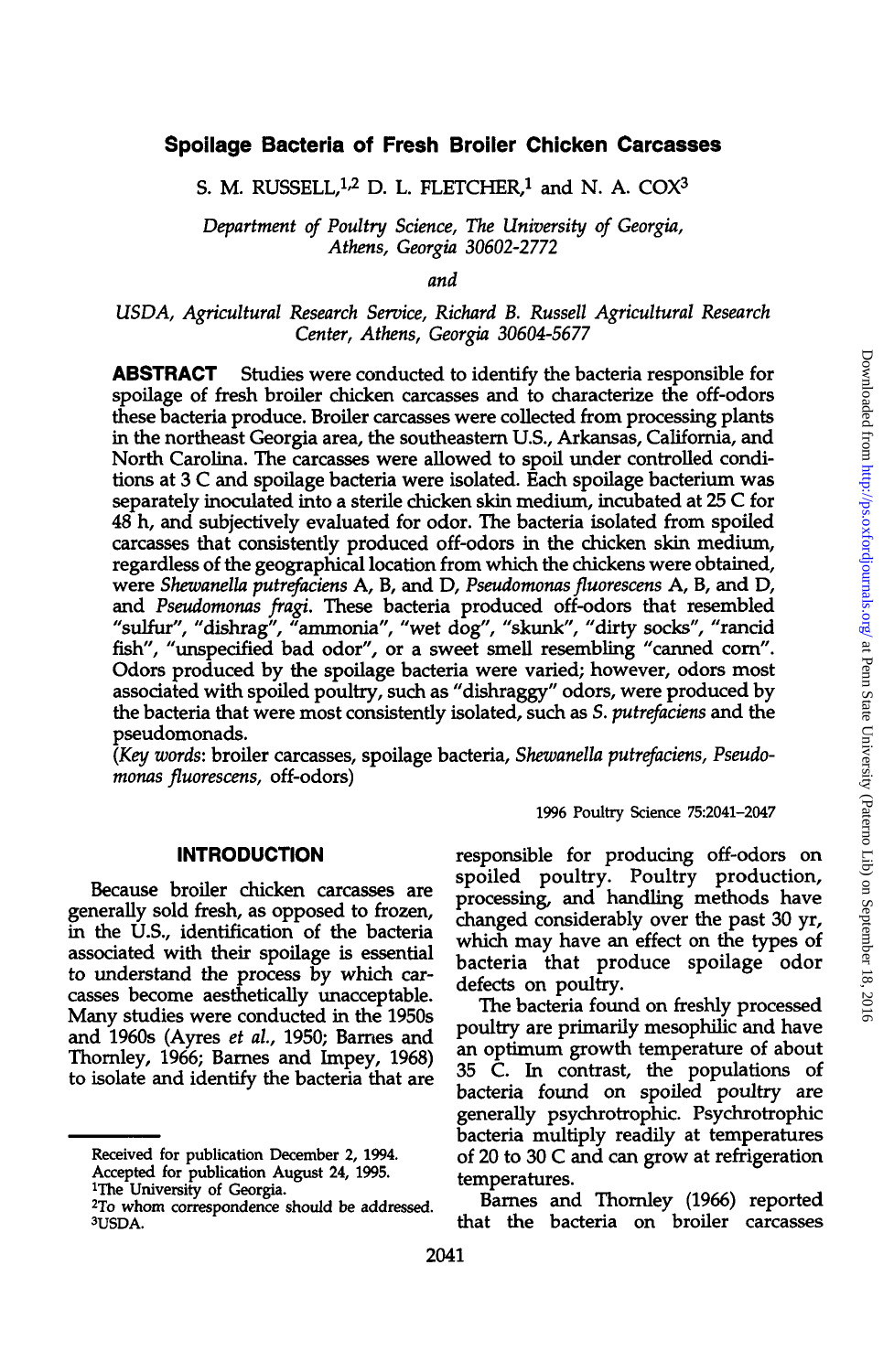immediately after processing were: micrococci (50%), Gram-positive rods (14%), flavobacteria (14%), Enterobacteriaceae (8%), *Pseudomonas* (2%), *Acinetobacter*  (7%), and unidentified (5%). Of these genera, only *Pseudomonas* and *Acinetobacter*  grow well at refrigeration temperatures. After carcasses were stored at 1 C for 10 to 11 d, the bacterial flora changed to predominantly psychrotrophs, including: 90% *Pseudomonas* spp., 7% *Acinetobacter,*  and 3% Enterobacteriaceae (Barnes and Thornley, 1966). Barnes and Impey (1968) and Cox *et al.* (1975) similarly reported that pigmented and nonpigmented strains of *Pseudomonas* and strains of *Acinetobacter*  were most commonly found on poultry carcasses stored under refrigeration temperatures. Most psychrotrophic bacteria originate from the feathers and feet of the bird, the water supply, chill tank, and equipment in the processing plant. Barnes (1960) determined that psychrotrophic bacteria are not found in the intestines of the bird before processing.

Many of the psychrotrophic bacteria associated with spoilage of poultry have been reclassified within the past 10 yr. Several related species from the genus *Achromobacter* were transferred to the genus *Pseudomonas* in the seventh edition of *Bergey's Manual* (Breed *et al,* 1948; Ayres *et ah,* 1950). *Acinetobacter* spp. were once part of the genus *Achromobacter* (Thornley, 1960). *Shewanella putrefaciens* was originally classified as *Alteromonas putrefaciens*  and later, *Pseudomonas putrefaciens* (Mac-Donell and Colwell, 1985).

Recently, studies have been conducted to determine the volatiles produced by spoilage bacteria growing on the surface of broiler carcasses. Viehweg *et al.* (1989) individually inoculated broiler chicken carcasses with 15 different strains of *Pseudomonas fluorescens, Pseudomonas putida, Pseudomonas fragi, Alteromonas putrefaciens, Serratia liauefaciens,* and *Brochothrix thermosphacta* and stored the carcasses in a dessicator at 4 C for 7 d. The headspace around the carcasses was analyzed using gas chromatography-mass spectrometry to identify the volatile compounds produced by each bacterial strain. The authors reported finding 102 different volatiles on the artificially inoculated carcasses. Of these volatiles, there were 22 sulfur com-

pounds, 3 ethers, 22 alcohols, 6 aldehydes, 16 ketones, 20 saturated and 9 unsaturated fatty esters, 3 fatty acids, and indole (Viehweg *et al,* 1989). No effort was made in this study to isolate and identify bacteria from spoiled carcasses, to characterize the odors produced by these bacteria, or to survey spoilage flora from different regions.

The objectives of this study were to: identify the bacteria responsible for the production of off-odors on spoiled broiler chicken carcasses; characterize the odors they produce; and survey carcasses produced in different areas of the U.S. to determine how consistently these spoilage organisms were found.

# **MATERIALS AND METHODS**

# **Sample Collection and Carcass Spoilage**

Fresh whole broiler chicken carcasses were collected from processing plants or from grocery stores in each of three separate trials. For the first trial, 10 carcasses were collected from a processing plant located in northeast Georgia and transported on ice to the laboratory. For the second trial, 12 carcasses from four processing plants (3 carcasses per plant) located throughout the southeastern U.S., were purchased from retail outlets. For the third trial, carcasses were collected, placed into coolers, surrounded by ice, and shipped overnight from processing plants in Arkansas (four carcasses), California (four carcasses), and North Carolina (three carcasses). Upon arrival at the laboratory, carcasses tested in Trials 1 and 3 were individually placed into sterile polyethylene bags  $(3,000 \text{ cc } O<sub>2</sub>$  at 22.8 C/m<sup>2</sup> per 24 h at 1 atm); whereas, carcasses tested in Trial 2 were left in the plastic bags  $(4,000 \text{ cc } O<sub>2</sub>)$  at  $22.8 \text{ C/m}^2$  per  $24$  h at 1 atm) in which they were purchased. In all three trials, the bagged broiler carcasses were placed into an incubator at  $3 \pm .5$  C for 15 d to spoil as determined by subjective evaluation of odor.

# **Isolation of Spoilage Bacteria**

After spoilage, carcasses were individually rinsed using 100 mL of sterile deionized water according to the procedure described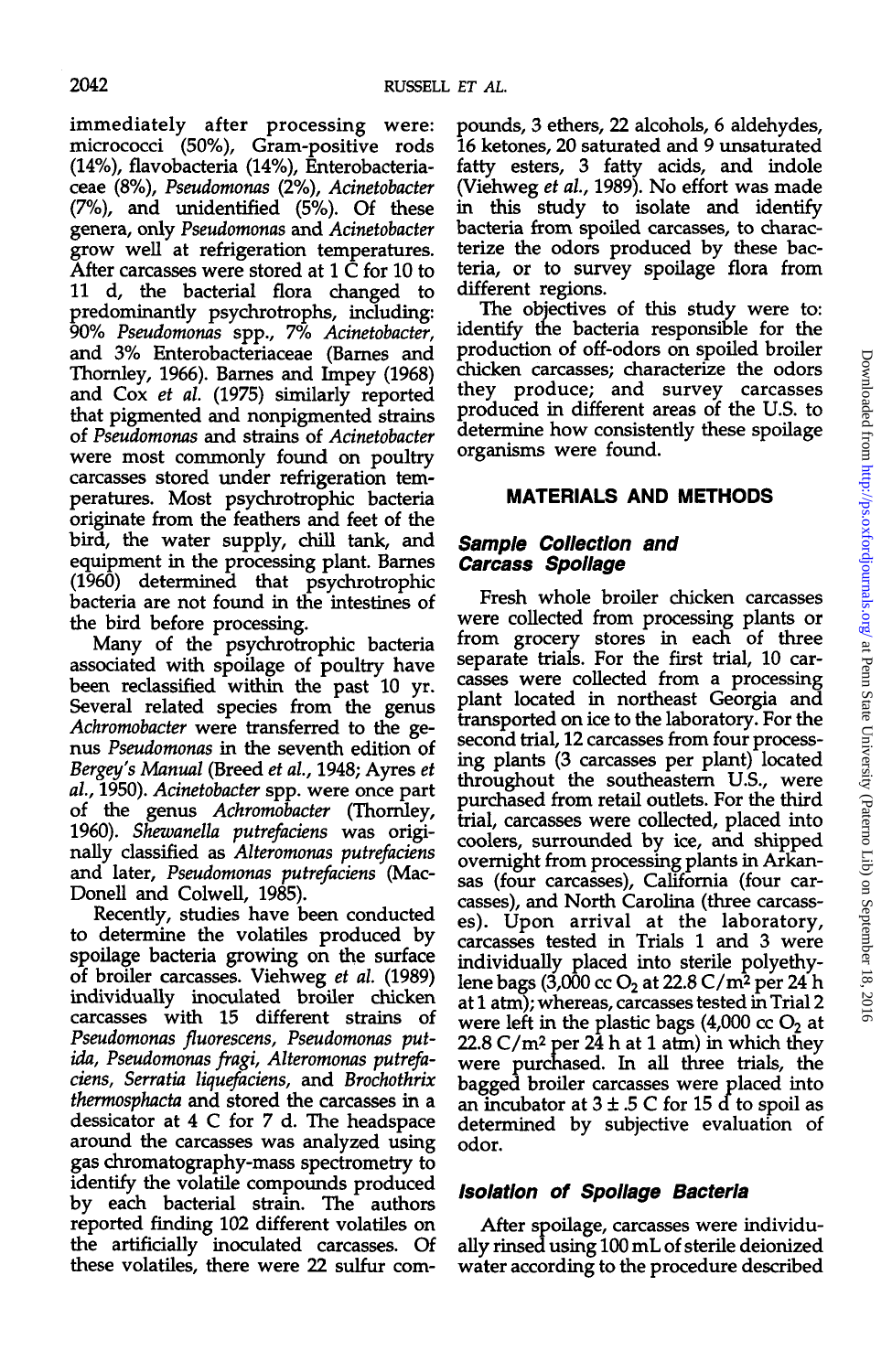by Cox *et al.* (1981). The rinse fluid was diluted to  $10$ <sup>-6</sup>,  $10$ <sup>-7</sup>, and  $10$ <sup>-8</sup> using a sterile 1% solution of Bacto-peptone<sup>4</sup> and 1 mL was spread onto duplicate plate count agar<sup>4</sup> (PCA) plates. Plates were incubated at 25 C for 48 h. Ten colonies per carcass were randomly selected based on colonial morphological differences (if any were observed). In most instances, only three or four different morphological types were observed on plates at the highest dilution. Selected colonies were then restreaked for isolation and purity on PCA, and incubated at 25 C for 48 h. Bacterial isolates were incubated at 25 C because the ideal growth temperature for most psychrotrophic spoilage bacteria is approximately 25 C. Each bacterial colony was then individually inoculated into chicken skin medium.

#### **Preparation of Chicken Skin Medium**

Chicken skin medium was prepared by thoroughly blending 3 kg of freshly frozen chicken skin with 3 L of deionized water, similar to the procedure described by Cox and Lovell (1973) for crayfish. This mixture was placed into cheese cloth and the exudate was expressed and passed through Whatman number 1 filter paper.<sup>5</sup> The particulate matter was removed by centrifugation at  $51,247 \times g$  (relative centrifical force) for 30 min at 2 C. The supernatant fluid was decanted and filtered through a .2 *u* sterile filter to remove bacteria from the medium. The medium was assayed for sterility by placing 5 mL into each of four separate sterile test tubes. Two tubes were incubated at 25 C for 48 h and the remaining two were incubated at 35 C for 48 h. After incubation, the chicken skin medium exhibited no signs of bacterial contamination, as evidenced by lack of turbidity or odor in the test tube samples. Two .1-mL aliquots of the medium were also spread-plated onto plate count agar and incubated at 25 C for 48 h. After 48 h, no colonies were observed.

To ensure that the chicken skin medium would support the growth of bacteria, common spoilage organisms, such as *P. fragi, P. putida, P.fluorescens,* and *Acinetobacter* spp., were inoculated into the medium and incubated at 25 C for 48 h. All species grew readily in the medium, as evidenced by an increase in turbidity and the production of characteristic off-odors. The pH of the medium was 6.1 after filtration.

#### **Odor Analyses**

To evaluate odor production, one loopful (10  $\mu$ L) of each isolate was inoculated into sterile chicken skin medium (5 mL) and incubated at 25 C for 48 h. An incubation temperature of 25 C was used to ensure the growth of psychrotrophic bacteria, some of which do not grow at temperatures above 30 C. Refrigeration temperatures were not used for culturing isolates because spoilage bacteria multiply most rapidly and produce off-odors at approximately 25 C. After incubation, each tube was uncapped briefly and sniffed by three different trained panel members. Each odor was subjectively associated with "common" scents such as "ammonia", "canned corn", "dishrag", "dirty socks", "isopropyl alcohol", "mulched lawn clippings", "fresh paint", "rancid fish", "skunk", "sulfur", "unspecified bad odor", and "wet dog". Two uninoculated tubes were incubated as controls and were compared to inoculated samples for odor production. The uninoculated samples produced no detectable offodors. After sniffing each sample, the panel members agreed on the category into which each off-odor should be placed. Bacteria that produced objectionable off-odors were identified and classified by the odors they produced. Although 10 colonies per carcass were isolated and purified, not all bacterial isolates were identified because many isolates did not produce objectionable odors in the chicken skin medium.

#### **Identification**

Each odor-producing isolate was assayed for Gram reaction, cytochrome oxidase activity, and production of catalase. Bacteria were identified using either the Vitek,<sup>6</sup> Biolog,<sup>7</sup> or Micro-ID<sup>8</sup> rapid identification methods.

<sup>4</sup>Difco Laboratories, Detroit, MI 48232.

<sup>5</sup>Whatman, Inc., Clifton, NJ 07014.

<sup>6</sup> bioMerieux Vitek, Inc., Hazelwood, MO 63042-2395.

<sup>7</sup>Biolog, Inc., Hayward, CA 94545.

<sup>8</sup>Organon Teknika Corp., Durham, NC 27704.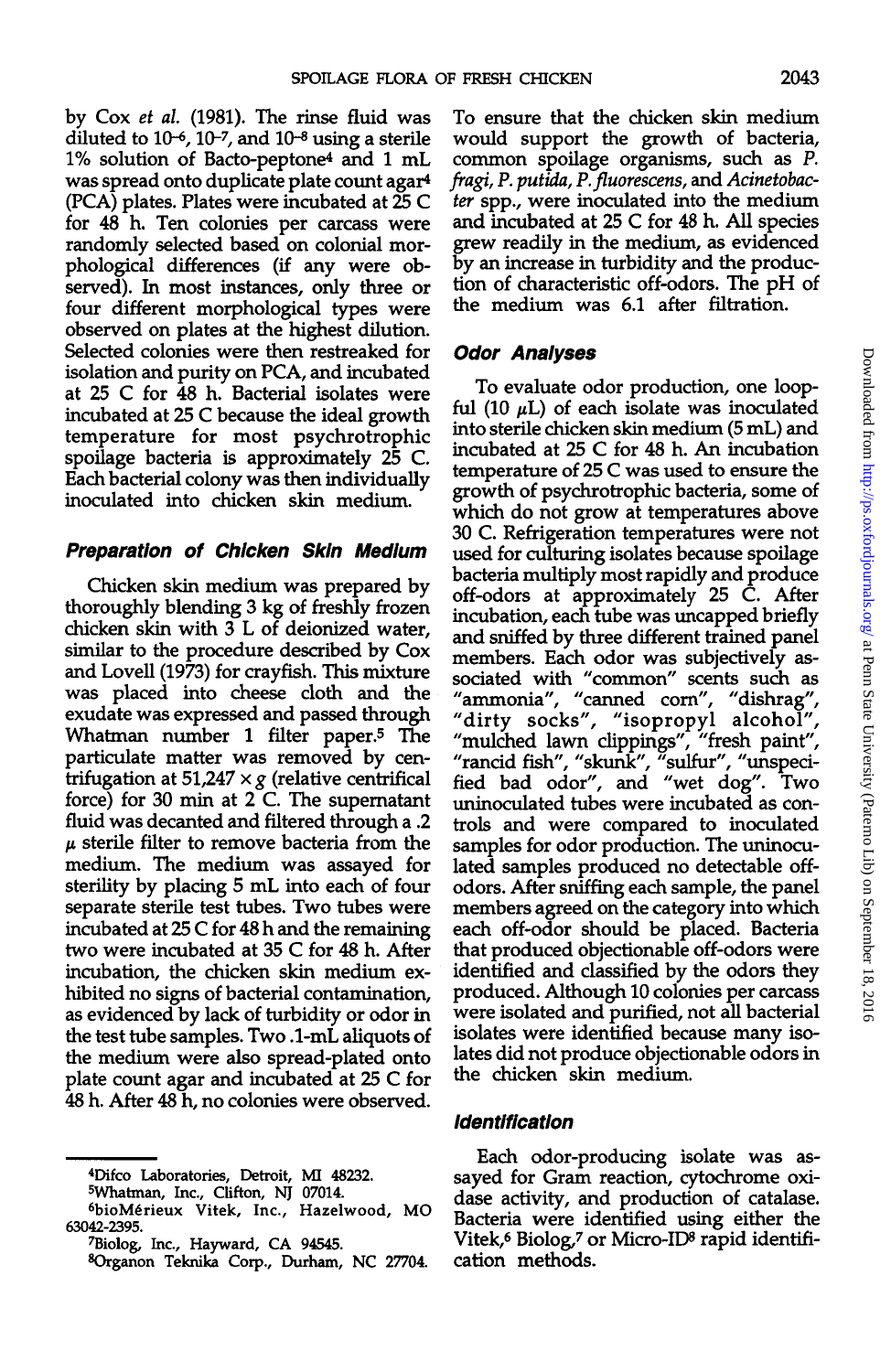# **RESULTS AND DISCUSSION**

The generation time of pseudomonads on refrigerated chicken is approximately 30% shorter than other populations of bacteria involved in spoilage (Viehweg *et al,* 1989). This explains the fact that species of *Pseudomonas* and *Shewanella*  (formerly *Pseudomonas* or *Alteromonas)*  have been repeatedly reported as the primary spoilers of fresh poultry since the 1930s (Lockhead and Landerkin, 1935; Haines, 1937; Empey and Scott, 1939; Ayres *et al,* 1950; Kirsch *et al,* 1952; Wolin *et al,* 1957). Viehweg *et al* (1989) observed that the pseudomonads and *Shewanella*  produced more sulfur compounds than any of the other common spoilage bacteria and that these sulfur compounds masked other less odoriferous volatiles when conducting subjective odor evaluations. These sulfur compounds are not produced on fresh meat until bacterial concentrations reach  $1.6 \times 10^5$  to  $1 \times 10^8$  cfu/cm<sup>2</sup> (Lockhead and Landerkin, 1935, and Elliott and Michener, 1961). Based on these studies, the bacteria that are responsible for producing the predominant off-odors on fresh poultry should be those that are highest in number (exceed a concentration of 10<sup>5</sup> ) and produce the most odoriferous sulfur compounds. Therefore, plates at the

highest dilution were used for selection of colonies to be analyzed for odor production and subsequent identification.

The results for broiler carcasses obtained in northeast Georgia are presented in Table 1. Spoilage bacteria isolated from these carcasses were similar to those reported by Vanderzant and Ousley (1963), Barnes and Thomley (1966), and Barnes and Impey (1968). The bacterial species most commonly isolated were *S. putrefaciens A,* B, and D (formerly *Pseudomonas putrefaciens),* pigmented and nonpigmented strains of *Pseudomonas,* such as *P. fluorescens A* and B, *P. putida,* and *P. fragi,* and Gram-positive enterococci, such putrefaciens A, B, and D (formerly *Pseudo-monas putrefaciens*), pigmented and non-<br>pigmented strains of *Pseudonomas*, such as<br>*P. fluorescens* A and B, *P. putida*, and *P.*<br>fragi, and Gram-positive enterococcis face-<br>as *faecium.* Similar to results reported by Barnes and Thomley (1966), one genera of Enterobacteriaceae, *Serratia liquefaciens,* remained at high levels during cold storage. Other bacteria that have been shown to grow on spoiled broiler carcasses such as *Acinetobacter* spp., *Aeromonas* spp., and *Alteromonas* spp. were also isolated; however, they were less common.

The results of odor-producing spoilage bacteria isolated from broiler carcasses obtained in the southeastern U.S. are presented in Table 2. Although the packaging material used in Trial 2 had a

| Species                       | Gram reaction | Number <sup>1</sup> | Odor <sup>2</sup> |
|-------------------------------|---------------|---------------------|-------------------|
| Acinetobacter lwoffi          |               |                     | RF                |
| Aeromonas veronii DNA group 8 |               |                     | SUL, AMO          |
| Alteromonas haloplanktis      |               |                     | SUL.              |
| Enterococcus faecalis         |               |                     | MLC               |
| Enterococcus faecium          |               |                     | <b>MLC</b>        |
| Leclercia adecarboxylata      |               |                     | <b>SUL</b>        |
| Pseudomonas fluorescens A     |               |                     | <b>SUL</b>        |
| Pseudomonas fluorescens B     |               |                     | CC, DR            |
| Pseudomonas fragi             |               |                     | CC, DR, SUL       |
| Pseudomonas putida A          |               |                     | SUL, PA           |
| Serratia liquefaciens         |               |                     | <b>UBO</b>        |
| Shewanella putrefaciens A     |               |                     | DR, SUL           |
| Shewanella putrefaciens B     |               |                     | DR, WD            |
| Shewanella putrefaciens D     |               |                     | <b>SUL</b>        |

**TABLE 1. Off-odoi producing spoilage bacteria isolated from 10 broiler chicken carcasses obtained from a processing plant in northeast Georgia using a carcass rinse procedure** 

<sup>1</sup>Number of times a particular off-odor producing bacterial species was isolated from carcasses obtained from a processing plant located in northeast Georgia.

<sup>2</sup>Bacteria produced the following off-odors when grown in sterile chicken skin medium at 25 C for 48 h: AMO = "ammonia", CC = "canned corn", DR = "dishrag", MLC = "mulched lawn clippings", RF = "rancid fish",  $PA =$  "paint",  $SUL =$  "sulfur",  $UBO =$  "unspecified bad odor", and  $WD =$  "wet dog".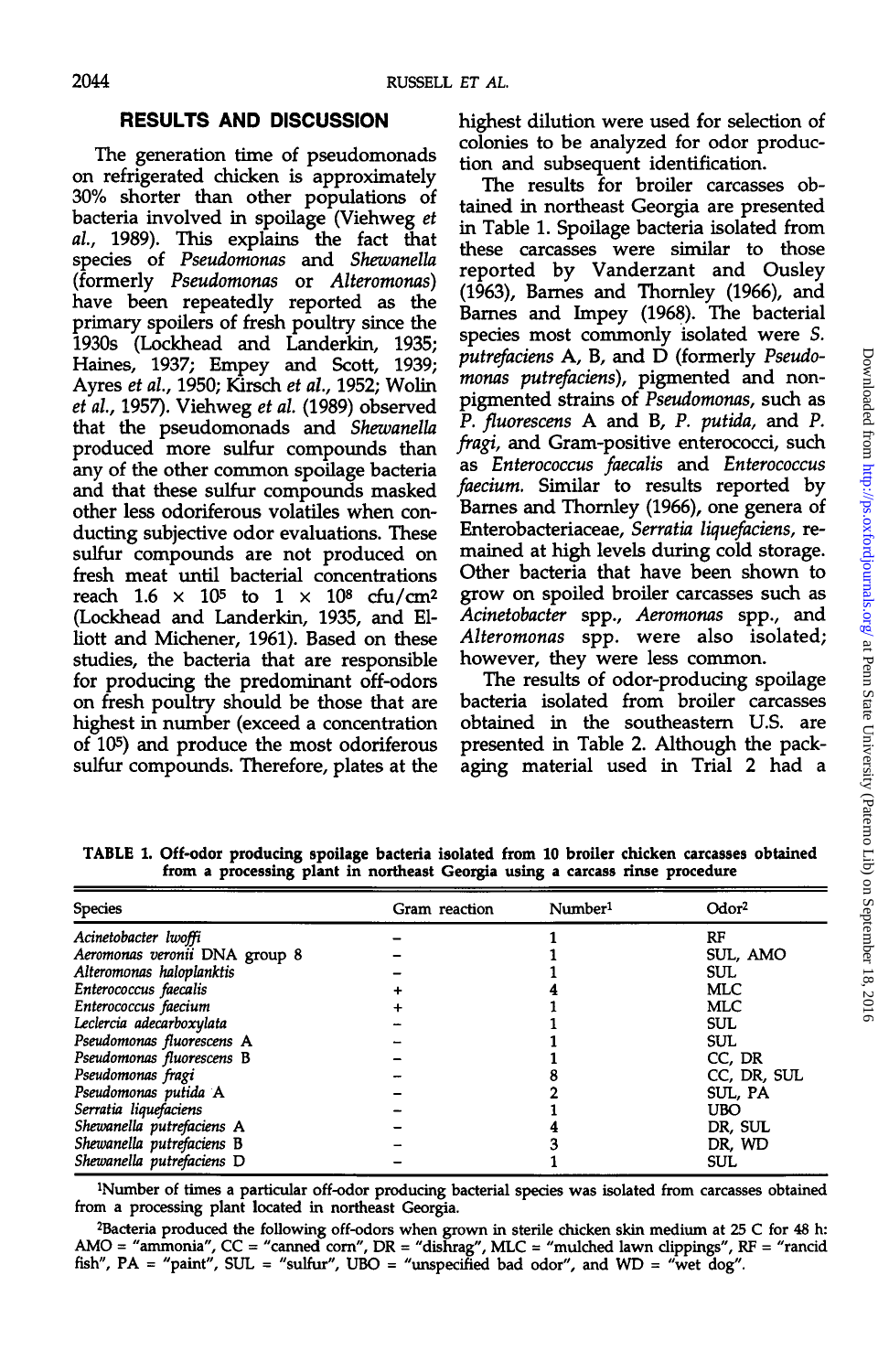| <b>Species</b>                 | Gram reaction | Number <sup>1</sup> | Odor <sup>2</sup> |
|--------------------------------|---------------|---------------------|-------------------|
| Alcaligenes faecalis           |               |                     | AMO               |
| Aeromonas veronii DNA group 11 |               |                     | SUL               |
| Pseudomonas fluorescens A      |               |                     | SUL               |
| Pseudomonas fluorescens D      |               |                     | <b>SUL</b>        |
| Pseudomonas fragi              |               |                     | AMO, RF, DR, SUL  |
| Serratia fonticola             |               |                     | UBO               |
| Serratia liquefaciens          |               |                     | IA                |
| Shewanella putrefaciens A      |               | 13                  | SK, SUL           |
| Shewanella putrefaciens B      |               |                     | SUL               |
| Shewanella putrefaciens D      |               |                     | SUL               |

**TABLE Z Off-odor producing spoilage bacteria isolated using a carcass rinse procedure from 12 broiler chicken carcasses obtained from a grocery store representing four processing plants located throughout the southeastern U.S.** 

<sup>1</sup>Number of times a particular off-odor producing bacterial species was isolated from carcasses obtained from a grocery store representing four processing plants located throughout the southeastern U.S.

<sup>2</sup>Bacteria produced the following off-odors when grown in sterile chicken skin medium at 25 C for 48 h: AMO = "ammonia",  $DR =$  "dishrag",  $IA =$  "isopropyl alcohol",  $RF =$  "rancid fish",  $SK =$  "skunk",  $SUL =$ "sulfur", and UBO = "unspecified bad odor".

slightly higher oxygen permeability than the material used in Trials 1 and 3 (4,000 vs 3,000 cc), the results obtained in Trial 2 closely resembled those in Trials 1 and 3. The primary spoilage bacteria isolated from carcasses obtained in the southeast were *Shewanella putrefaciens* A, B, and D, and pigmented and unpigmented strains of *Pseudomonas* (P. *fluorescens A* and D and *P. fragi).* Gram-positive enterococci were not isolated. Other Gram-negative bacteria identified less frequently than *Shewanella*  or *Pseudomonas* were *Alcaligenes* spp. and *Aeromonas* spp. Also, the Enterobacteriaceae were represented by two groups of *Serratia* (S. *liquefaciens* and *S. fonticola).* 

The results of spoilage bacteria isolated from carcasses obtained from three different states in the midwestern, western, and eastern parts of the U.S. are presented in Table 3. For carcasses collected from Arkansas, *S. putrefaciens* A and B and

**TABLE 3. Odor-producing spoilage bacteria isolated from broiler chicken carcasses, using a carcass rinse procedure, obtained from processing plants located in Arkansas (four carcasses), California (four carcasses), or North Carolina (three carcasses)** 

| <b>Species</b>                          | Gram reaction | Number <sup>1</sup> | Odor <sup>2</sup> |
|-----------------------------------------|---------------|---------------------|-------------------|
|                                         |               |                     |                   |
| Arkansas                                |               |                     |                   |
| Acinetobacter calcoaceticus (genosp. 1) |               |                     | <b>SUL</b>        |
| Enterococcus faecalis                   |               |                     | DS, UBO           |
| Shewanella putrefaciens A               |               |                     | <b>SUL</b>        |
| Shewanella putrefaciens B               |               |                     | DR, DS            |
| California                              |               |                     |                   |
| Pseudomonas fluorescens A               |               |                     | DR, SUL           |
| Pseudomonas fluorescens B               |               |                     | DR                |
| Shewanella putrefaciens A               |               | 6                   | DR, SUL, UBO      |
| North Carolina                          |               |                     |                   |
| Pseudomonas fluorescens A               |               |                     | CC, SUL           |
| Pseudomonas fluorescens B               |               |                     | DR, SK            |

<sup>1</sup>Number of times a particular off-odor producing bacterial species was isolated from carcasses obtained from processing plants located in Arkansas, California, and North Carolina.

<sup>2</sup>Bacteria produced the following off-odors when grown in sterile chicken skin medium at 25 C for 48 h:  $CC$  = "canned corn",  $DR$  = "dishrag",  $DS$  = "dirty socks",  $SK$  = "skunk",  $SUL$  = "sulfur", and UBO = "unspecified bad odor".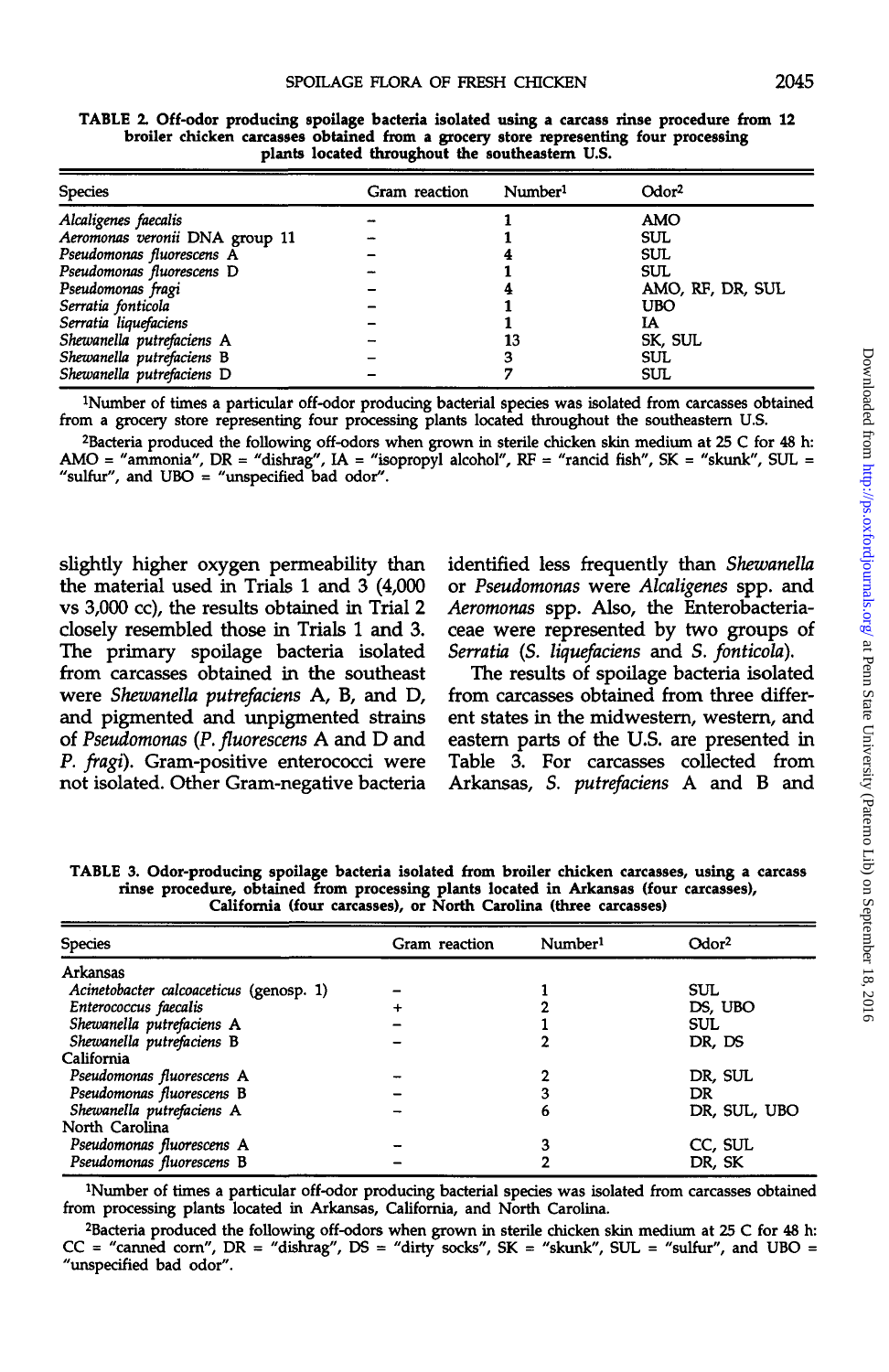Gram-positive *E. faecalis* predominated. *Acinetobacter calcoaceticus* was also isolated. For carcasses collected from California and North Carolina, surprisingly few genera of bacteria were isolated at the highest dilution. For carcasses collected from California, *P. fluorescens A* and B and *S. putrefaciens A* were the only bacteria selected. For carcasses collected from North Carolina, the only bacteria that produced spoilage odors were *P. fluorescens A* and B. The lack of diversity among the genera of spoilage bacteria isolated from carcasses from North Carolina or California may be explained by differences in the environment used to rear the chickens or possibly subtle differences in processing procedures.

Pseudomonads and *S. putrefaciens* were the spoilage bacteria most commonly isolated of those selected from spoiled broiler chickens regardless of the geographical location from which the carcasses were obtained. These data are consistent with previous studies (Cox *et al,* 1975) in which these Gram-negative, cytochrome-oxidasepositive bacteria are most commonly associated with spoiled poultry.

During the initial stages of spoilage, the off-odors produced by poultry spoilage bacteria have been described as sour, tainted, acid, or dishraggy, and upon prolonged storage may become ammoniacal or dishraggy (Ayres *et al,* 1950). Vanderzant and Ousley (1963) reported that *P. fluorescens, P. fragi,* and *P. putrefaciens* cause a variety of flavor and odor defects in foods by their proteolytic and lipolytic activities. In the initial stages of spoilage, off-odors are not caused by proteolysis but from the direct microbial utilization of low molecular weight nitrogenous compounds such as amino acids in skin and muscle (Vanderzant and Ousley, 1963). Spoilage occurs when the carbohydrate source in a growth medium is exhausted by the bacteria. Once the carbohydrate supply is depleted, spoilage bacteria, such as the pseudomonads, begin to utilize other sources of energy which produce odoriferous end-products (Pooni produce odornerous end-products (Foom and mead, 1904). Dacteria must mumply<br>to a high number before the supply of to a high number before the supply of carbohydrate is exhausted. Off-odors are<br>produced when the population of spoilage

bacteria reaches between 5.2 to 8.0  $log_{10}$ cfu/cm<sup>2</sup> or when the pseudomonads reach populations of  $10^8$  cfu/g (Elliott and Michener, 1961).

Off-odors produced by the spoilage bacteria isolated were varied. Presumably, because all other variables except temperature were held constant, spoilage bacteria should produce similar compounds when incubated at 25 C as they do when incubated at refrigeration temperature (actual spoilage conditions). *Shewanella putrefaciens* produced odors that were described as "sulfur", "dishrag", "wet dog", "skunk", "dirty socks" or "unspecified bad odor". Off-odors produced by *P. fluorescens* A, B and D smelled like "sulfur", "dishrag", "skunk", or a sweet smell resembling "canned corn". *Pseudomonas fragi* produced odors that were similar to "sulfur", "dishrag", "ammonia", "rancid fish", or "canned corn". *Pseudomonas putida A* produced "sulfur" or "fresh paint" odors. Upon growth in the chicken skin medium, E. *faecalis* and *E. faecium* smelled like "mulched lawn clippings", "dirty socks" or "unspecified bad odor". The odors produced by *Acinetobacter* spp. were described as "sulfur" and "rancid fish". *Aeromonas, Alteromonas, Alcaligenes,* or *Leclercia* produced "sulfur" or "ammonia" odors. The Enterobacteriaceae, namely *Serratia* spp., produced "isopropyl alcohol" or "unspecified bad odors". *Pseudomonas* spp. and *Shewanella* spp. in this study produced characteristic "dishrag" or "sulfur" offodors that have been associated with odors that have been associated with spoiled poultry by numerous researchers (Ayres *et al.*, 1950, and Viehweg *et al.*, 1989); whereas, Gram-positive organisms such as Enterococcus spp. produce "dirty" or "soil-like" odors. The other bacteria identified produced compounds that contributed to a variety of different off-odors.

It is possible that one species of bacteria may produce different odors. The factors that may contribute to more than one offodor being produced include: 1) time of incubation and 2) consistency of the nutrients in the medium.

Results from this study are in agreement with previous research in which *Pseudomonas* and *Shewanella* are named as the primary genera of bacteria responsible for the spoilage of fresh chicken. If a